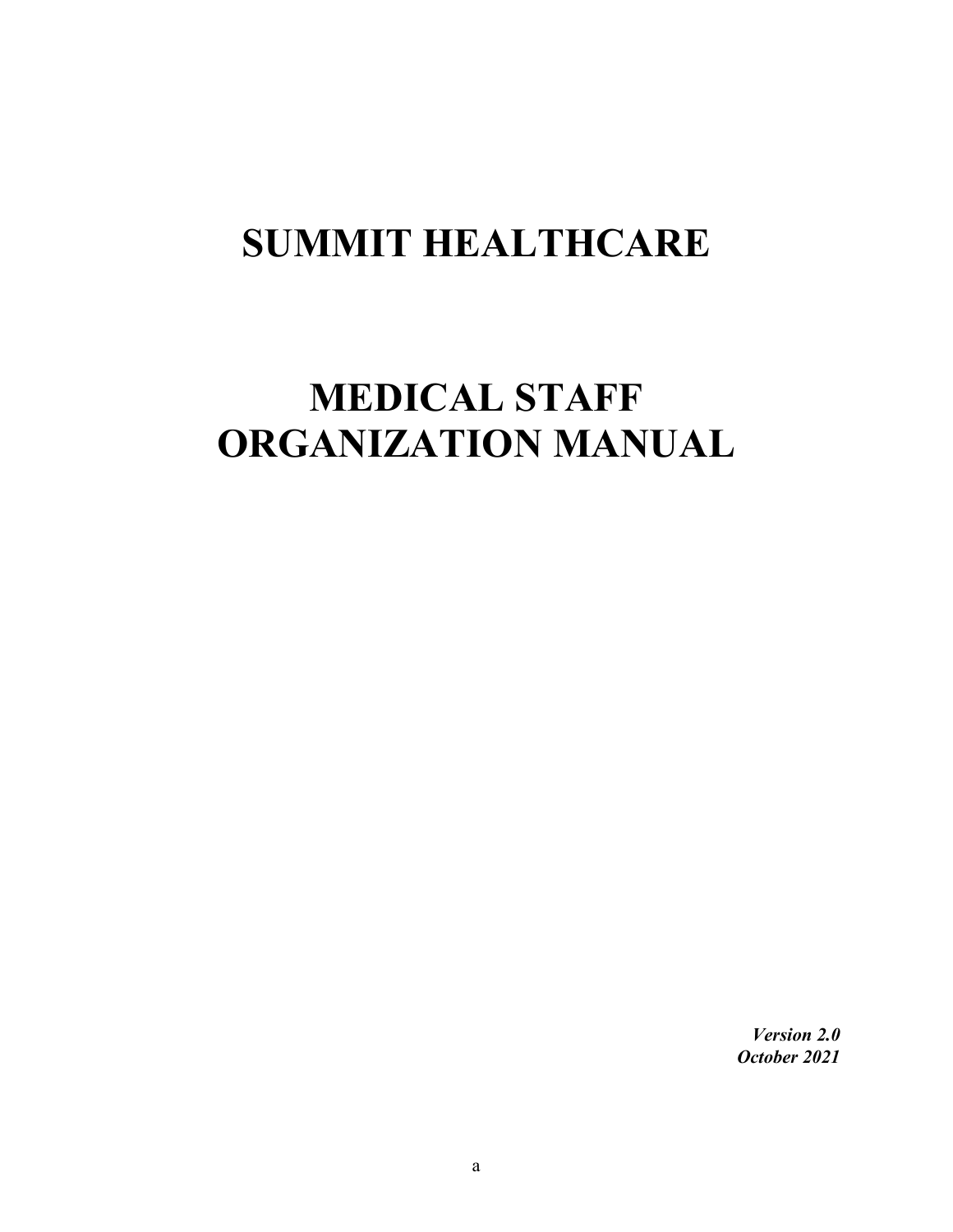# **TABLE OF CONTENTS**

# **PAGE**

| 1. |      |                                             |  |  |
|----|------|---------------------------------------------|--|--|
|    | 1.A. |                                             |  |  |
|    | 1.B. |                                             |  |  |
| 2. |      |                                             |  |  |
|    | 2.A. |                                             |  |  |
|    | 2.B. | FUNCTIONS AND RESPONSIBILITIES OF           |  |  |
|    | 2.C. | <b>CREATION AND DISSOLUTION OF CLINICAL</b> |  |  |
| 3. |      |                                             |  |  |
|    | 3.A. |                                             |  |  |
|    | 3.B. | EXPECTATIONS AND REQUIREMENTS FOR           |  |  |
|    | 3.C. |                                             |  |  |
|    | 3.D. |                                             |  |  |
|    |      |                                             |  |  |
|    | 3.E. |                                             |  |  |
|    |      |                                             |  |  |
|    | 3.F. |                                             |  |  |
|    |      |                                             |  |  |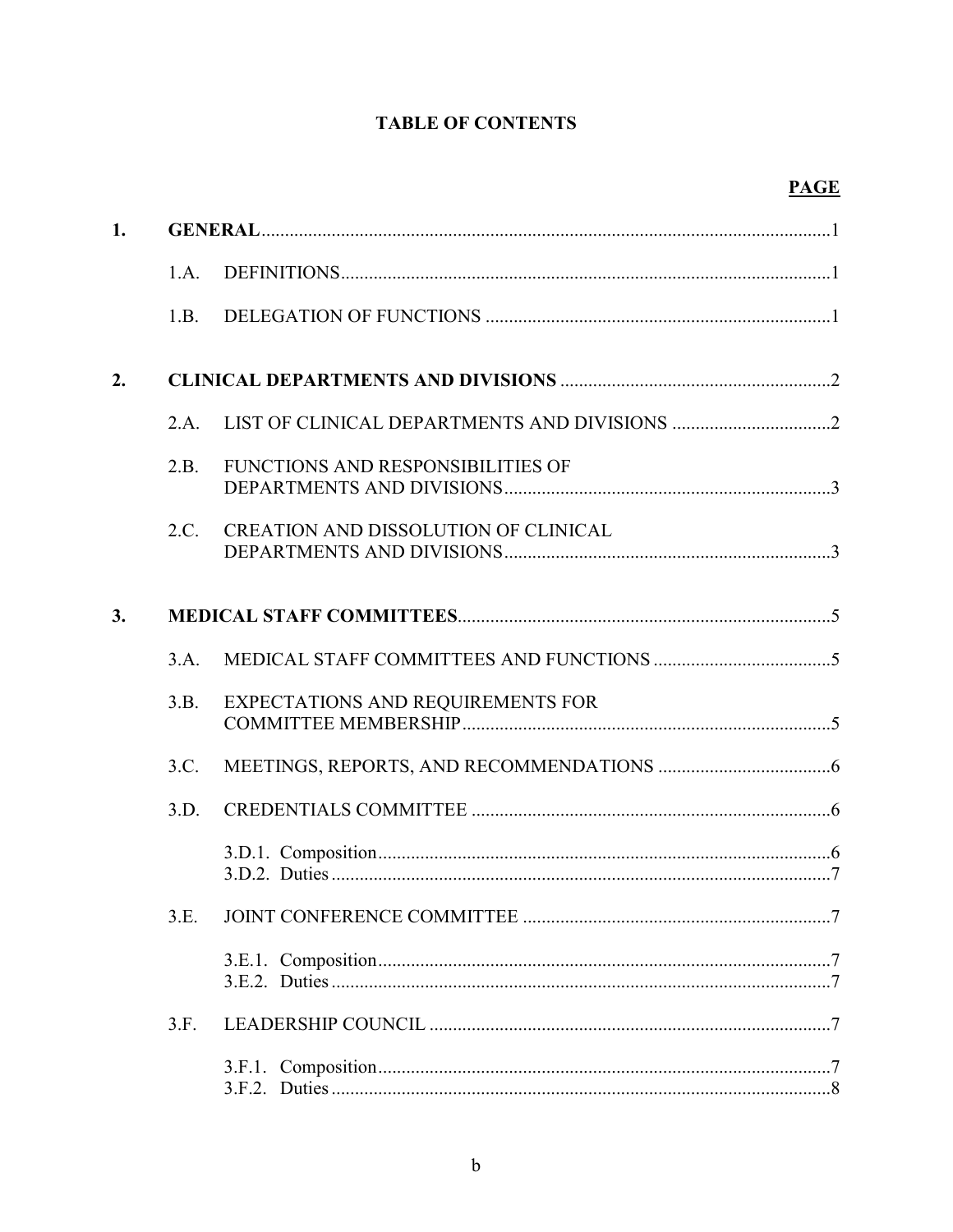# **PAGE**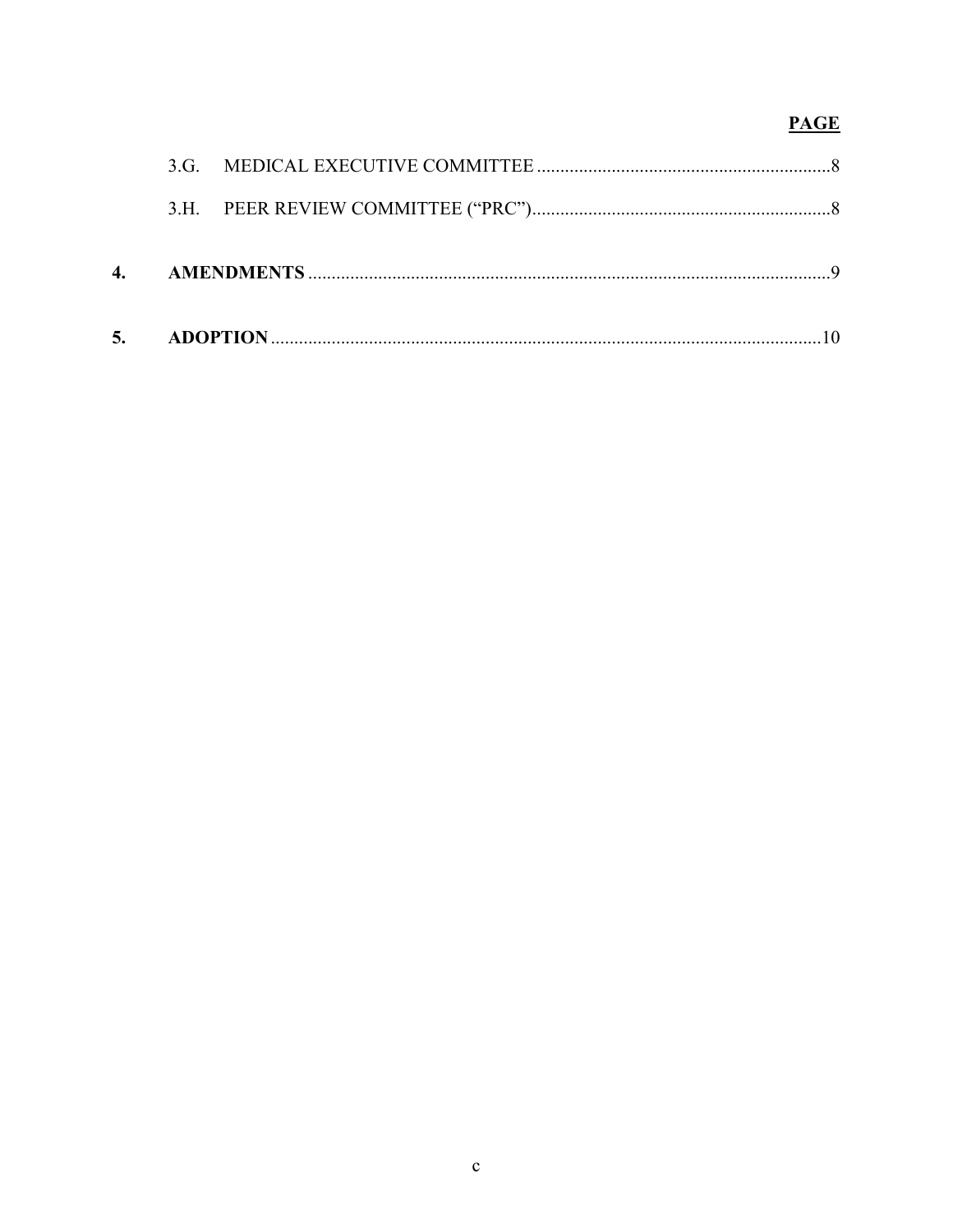### GENERAL

### 1.A. DEFINITIONS

Unless otherwise indicated, the capitalized terms used in all of the Medical Staff documents are defined in the Medical Staff Glossary.

#### 1.B. DELEGATION OF FUNCTIONS

- (1) When a function under this Manual is to be carried out by a member of the Administrative Leadership, by a Medical Staff Member, or by a Medical Staff committee, the individual, or the committee through its chair, may delegate performance of the function to a qualified designee who is a Practitioner or Summit Healthcare employee (or a committee of such individuals). Any such designee must treat and maintain all credentialing, privileging, and Peer Review Information in a strictly confidential manner and is bound by all other terms, conditions, and requirements of the Medical Staff Bylaws and related policies. In addition, the delegating individual or committee is responsible for ensuring that the designee appropriately performs the function in question. Any documentation created by the designee are records of the committee that is ultimately responsible for the review in a particular matter.
- (2) When a Medical Staff Member is unavailable or unable to perform a necessary function, one or more of the Medical Staff Leaders may perform the function personally or delegate it to another appropriate individual.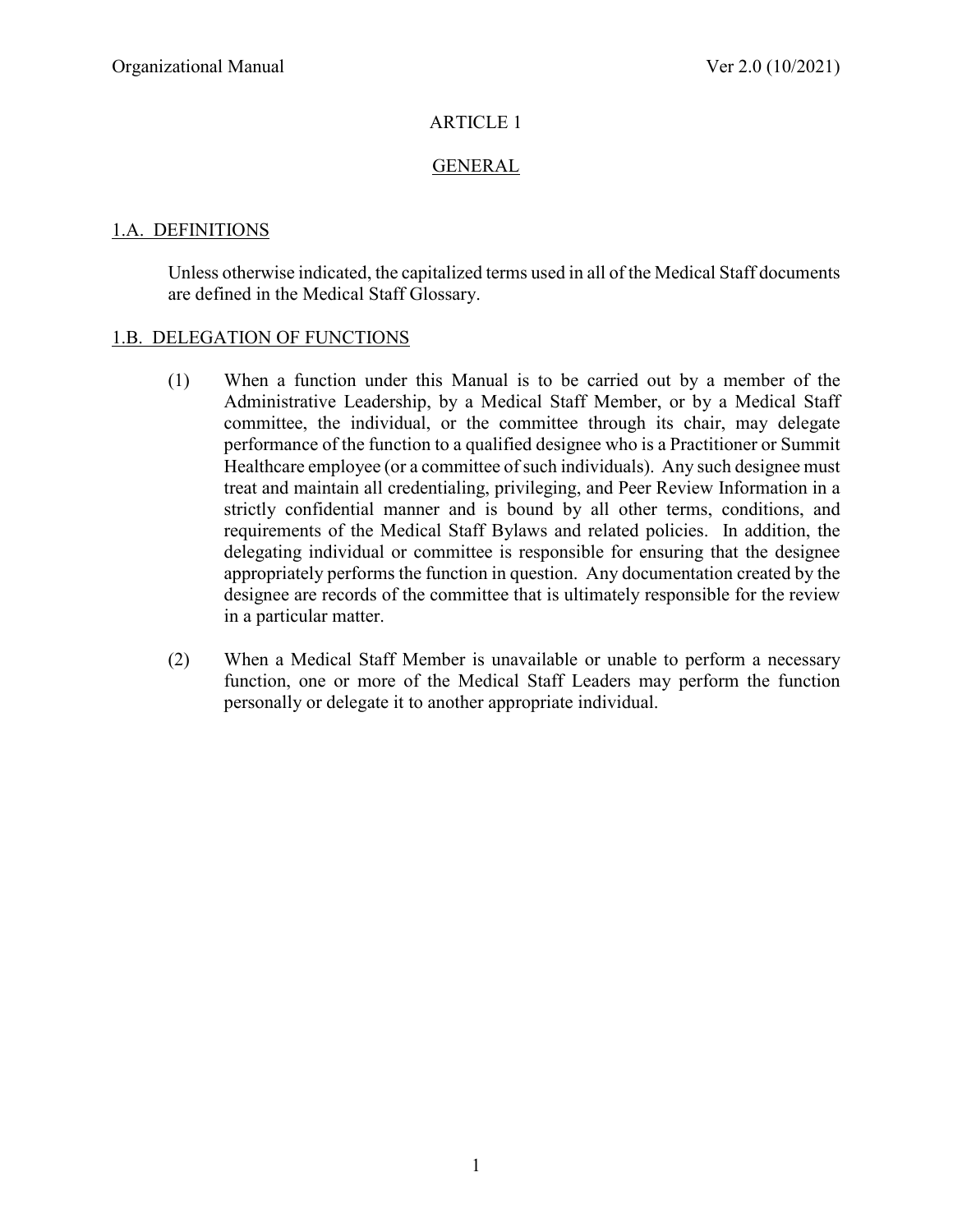### CLINICAL DEPARTMENTS AND DIVISIONS

#### 2.A. LIST OF CLINICAL DEPARTMENTS AND DIVISIONS

The following clinical departments and divisions are established:

#### **Primary Care Department**

*Specialty Members:* 

- **Family Medicine**
- Pediatrics
- **DB/GYN**
- **Internal Medicine**
- **Emergency Medicine**
- **Hospitalists**
- Neonatal Nurse Practitioners
- Occupational Health Nurse Practitioners

#### **Surgery Department**

*Specialty Members:* 

- **Anesthesia**
- Dermatology
- **ENT/Otolaryngology Surgery**
- General Surgery
- Ophthalmology
- Orthopedic Surgery
- Pain Management
- Pathology
- Plastic Surgery
- Podiatry
- **Surgical Hospitalist**
- **Urology**
- Vascular Surgery
- Wound Care
- OB/GYN (by invitation)
- Cardiology (by invitation)

#### **Specialist Department**

*Specialty Members:* 

- **Cardiology**
- Critical Care Medicine
- **Gastroenterology**
- Hospice and Palliative Medicine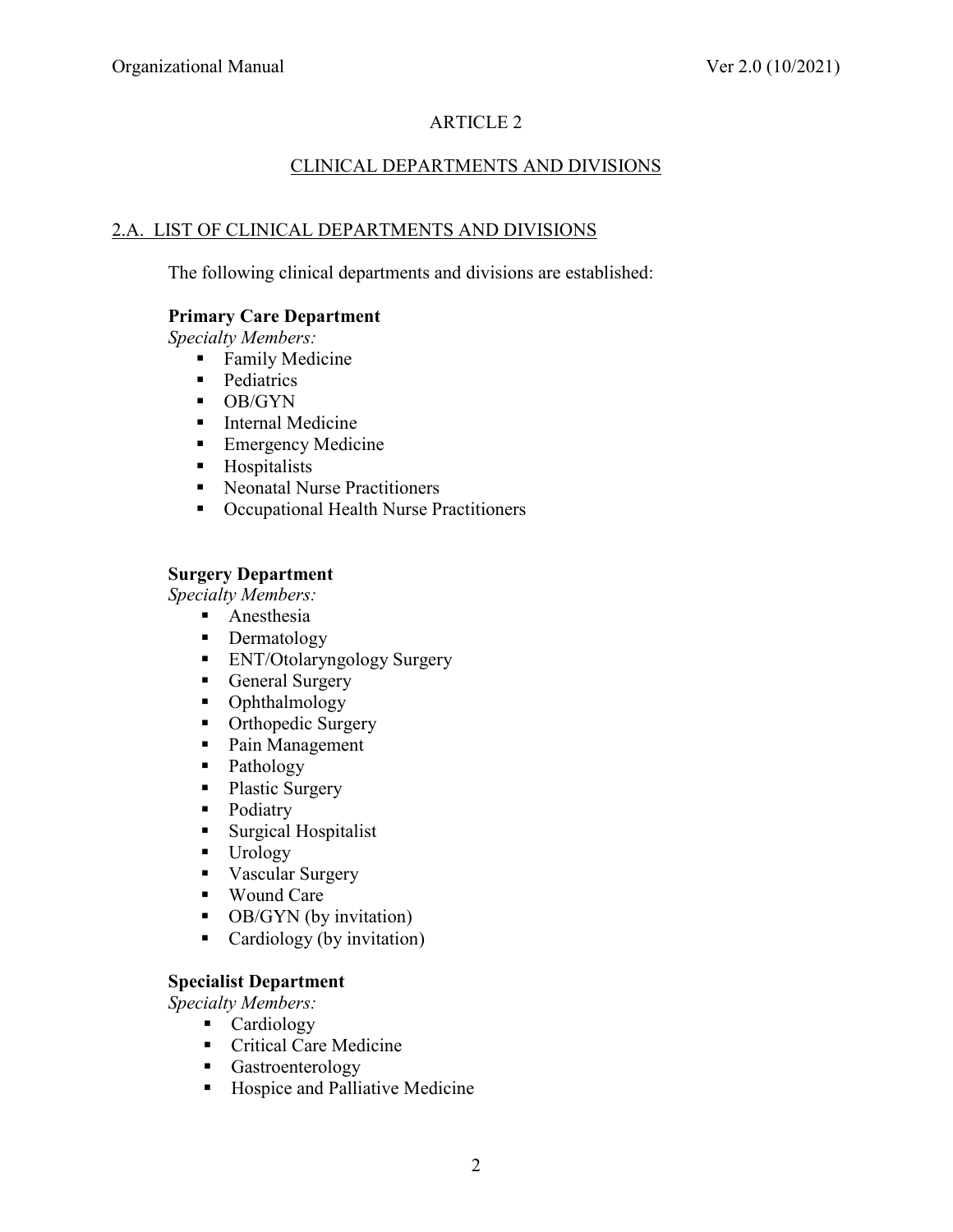- Neonatology
- Nephrology
- Neurology
- Oncology (Medical and Radiation)
- Pediatric Subspecialties (i.e., Card)
- **Perinatology**
- **P**sychology
- Psychiatry
- Pulmonology
- **Radiology**
- $\blacksquare$  Behavioral Health Consultants

#### 2.B. FUNCTIONS AND RESPONSIBILITIES OF DEPARTMENTS AND DIVISIONS

The functions and responsibilities of departments and Department Chairs and division and Division Chiefs are set forth in the Medical Staff Bylaws.

#### 2.C. CREATION AND DISSOLUTION OF CLINICAL DEPARTMENTS AND DIVISIONS

- (1) Clinical departments and divisions shall be created and may be consolidated or dissolved by the MEC upon approval by the Board as set forth below.
- (2) The following factors shall be considered in determining whether a clinical department/division should be created:
	- (a) there exists a number of Medical Staff Members who are available for appointment to, and are reasonably expected to actively participate in, the proposed new department/division (this number must be sufficiently large to enable the department/division to accomplish its functions as set forth in the Bylaws);
	- (b) the level of clinical activity that will be affected by the new department/division is substantial enough to warrant imposing the responsibility to accomplish departmental/divisional functions on a routine basis;
	- (c) a majority of the voting members of the proposed department/division vote in favor of the creation of a new department/division;
	- (d) it has been determined by the Medical Staff leadership and the CEO that there is a clinical and administrative need for a new department/division; and
	- (e) the voting Medical Staff Members of the proposed department/division have offered a reasonable proposal for how the new department/division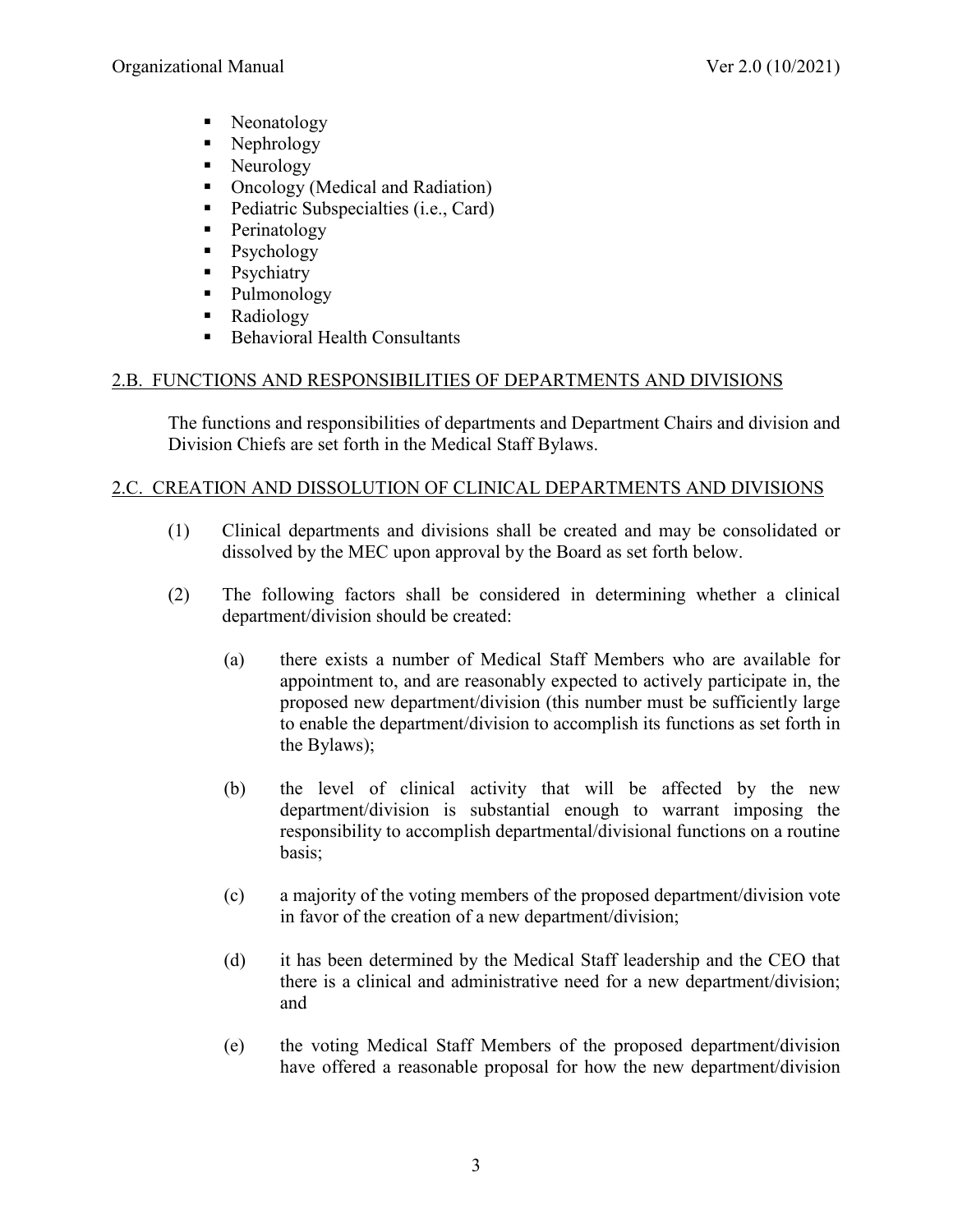will fulfill all of the designated responsibilities and functions, including, where applicable, meeting requirements.

- (3) The following factors shall be considered in determining whether the dissolution of a clinical department/division is warranted:
	- (a) there is no longer an adequate number of Medical Staff Members in the clinical department/division to enable it to accomplish the functions set forth in the Bylaws and related policies;
	- (b) there is an insubstantial number of patients or an insignificant amount of clinical activity to warrant the imposition of the designated duties on the members in the department/division;
	- (c) the department/division fails to fulfill all designated responsibilities and functions, including, where applicable, its meeting requirements;
	- (d) no qualified individual is willing to serve as Department Chair or Division Chief; or
	- (e) a majority of the voting members of the department/division vote for its dissolution.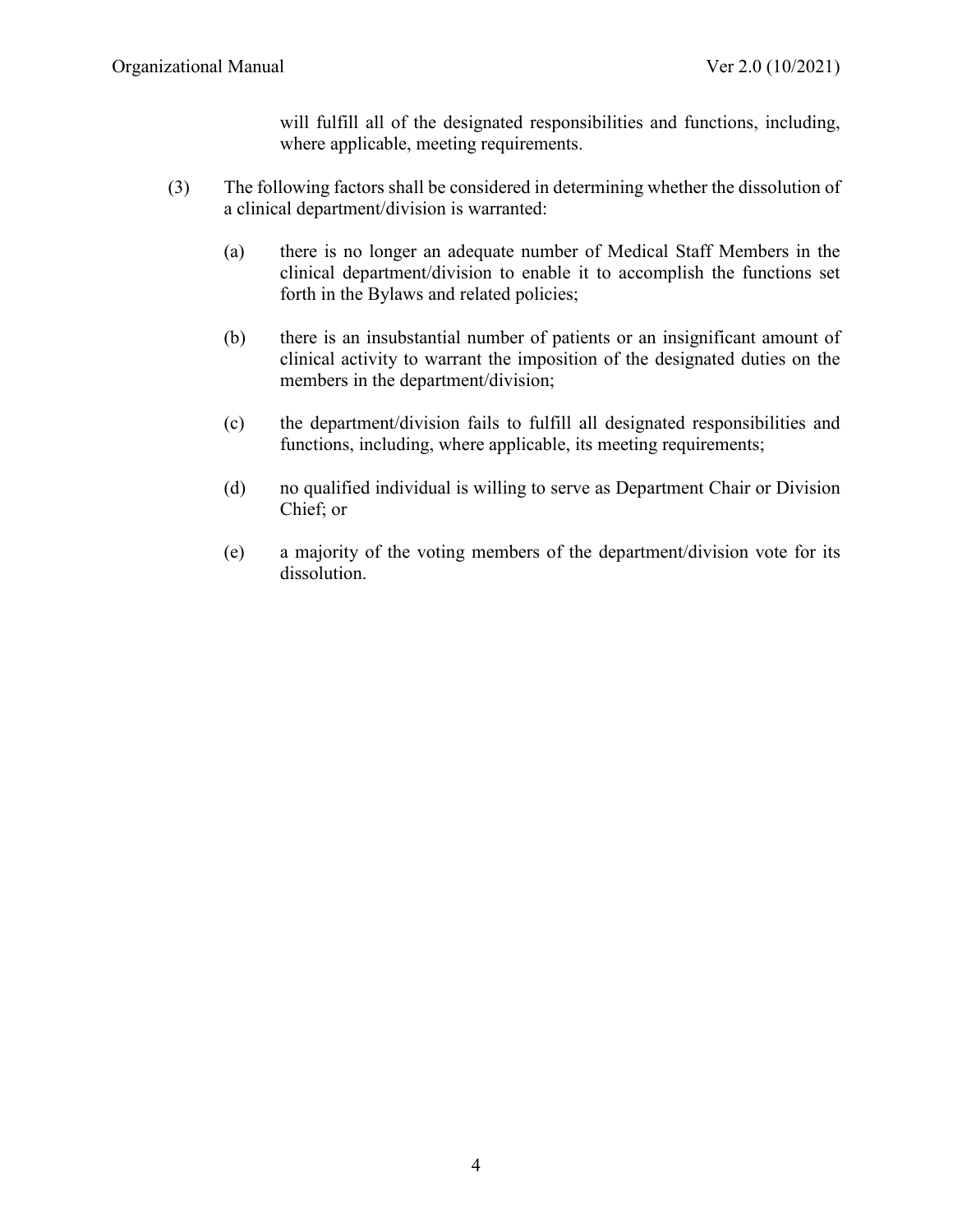## MEDICAL STAFF COMMITTEES

#### 3.A. MEDICAL STAFF COMMITTEES AND FUNCTIONS

- (1) This Article outlines the Medical Staff committees of Summit Healthcare that carry out peer review and other performance improvement functions that are delegated to the Medical Staff by the Board.
- (2) Procedures for the appointment of committee chairs and members of the committees are set forth in Article 5 of the Medical Staff Bylaws.
- (3) This Article details the standing members of each Medical Staff committee. However, other Medical Staff Members, members of the Adjunct Professional Staff, and Summit Healthcare personnel may be invited to attend a particular Medical Staff committee meeting in order to assist such committee in its discussions and deliberations regarding the issues on its agenda. All such individuals are an integral part of the credentialing, quality assurance, and Peer Review processes and are bound by the same confidentiality requirements as the standing members of such committees.

#### 3.B. EXPECTATIONS AND REQUIREMENTS FOR COMMITTEE MEMBERSHIP

To be eligible to serve on a Medical Staff committee, members must acknowledge and agree to the following:

- (1) have the willingness and ability to devote the necessary time and energy to committee service, recognizing that the success of a committee is highly dependent on the full participation of its members;
- (2) come prepared to each meeting review the agenda and any related information provided in advance so that the committee's functions may be performed in an informed, efficient, and effective manner;
- (3) attend meetings on a regular basis to promote consistency and good group dynamics;
- (4) participate in discussions in a meaningful and measured manner that facilitates deliberate thought and decision-making, and avoid off-topic or sidebar conversations;
- (5) voice disagreement in a respectful manner that encourages consensus-building;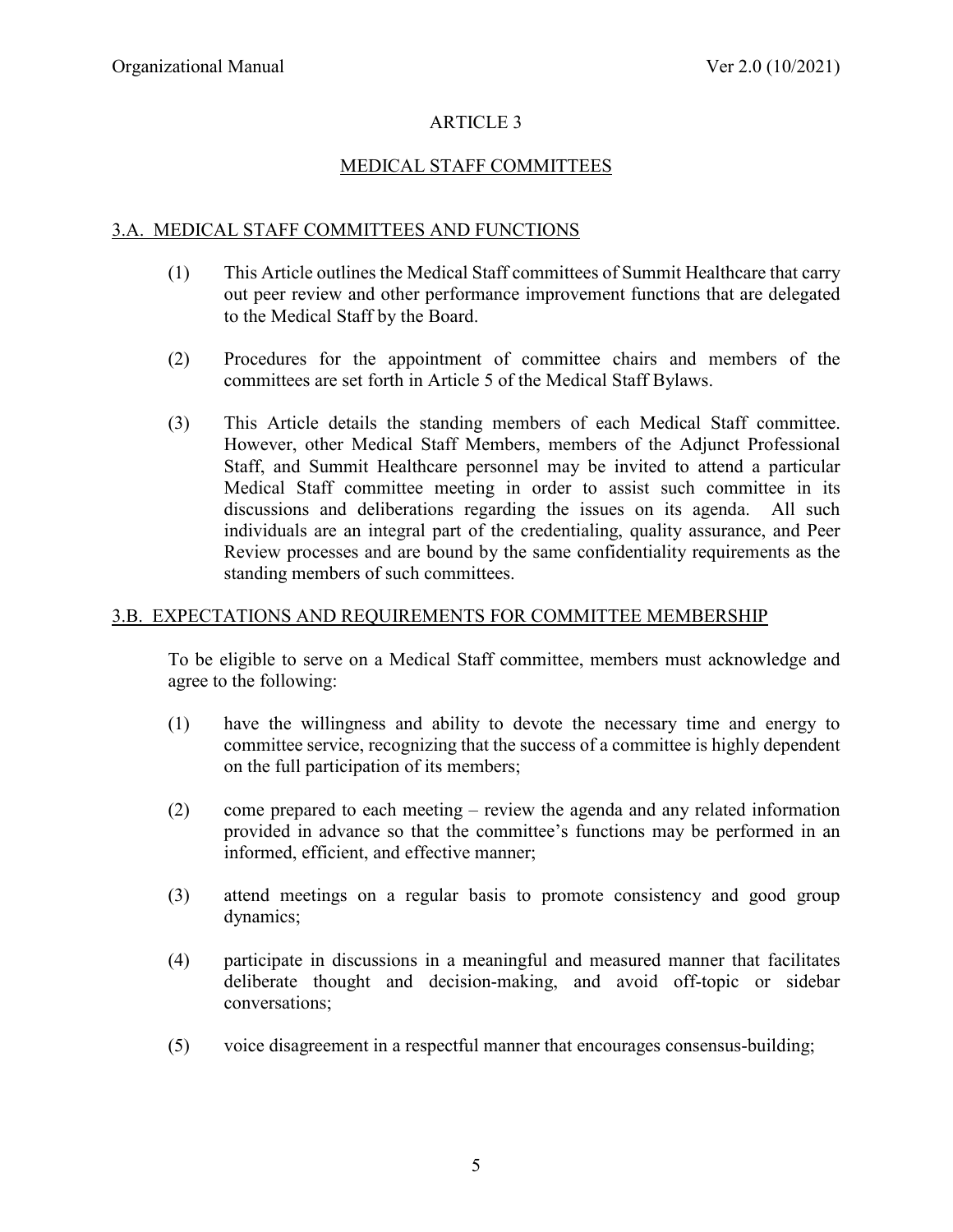- (6) be willing to complete assigned or delegated committee tasks in a timely manner between meetings of the committee;
- (7) bring any conflicts of interest to the attention of the committee chair, in advance of the committee meeting, when possible;
- (8) if the individual has any questions about his or her role or any concerns regarding the committee functioning, seek guidance directly from the committee chair outside of committee meetings; and
- (9) maintain the confidentiality of all matters reviewed and/or discussed by the committee.

#### 3.C. MEETINGS, REPORTS, AND RECOMMENDATIONS

Unless otherwise indicated, each committee described in this Manual shall meet as necessary to accomplish its functions, and shall maintain a permanent record of its findings, proceedings, and actions. Each committee shall make a timely written report after each meeting to the MEC and to other committees and individuals as may be indicated in this Manual.

#### 3.D. CREDENTIALS COMMITTEE

#### 3.D.1. Composition:

- (a) The Credentials Committee shall consist of:
	- (1) the Vice Chief of Staff, who shall serve *ex officio* with vote;
	- (2) one representative from each Medical Staff department elected by the members of each department; and
	- (3) members-at-large as nominated and approved by the MEC.

Preference will be given to individuals who have served in Medical Staff leadership positions and/or who have a particular interest in the credentialing functions.

- (b) In addition, two Advanced Practice Providers and two Allied Health Professionals will be appointed to the committee.
- (c) To the fullest extent possible, Credentials Committee members shall serve staggered, two-year terms, so that the committee always includes experienced members. Members may be reappointed for additional, consecutive terms.
- (d) The CMO and representatives from Medical Staff Services shall serve as *ex officio* members, without vote, to facilitate the Credentials Committee's activities.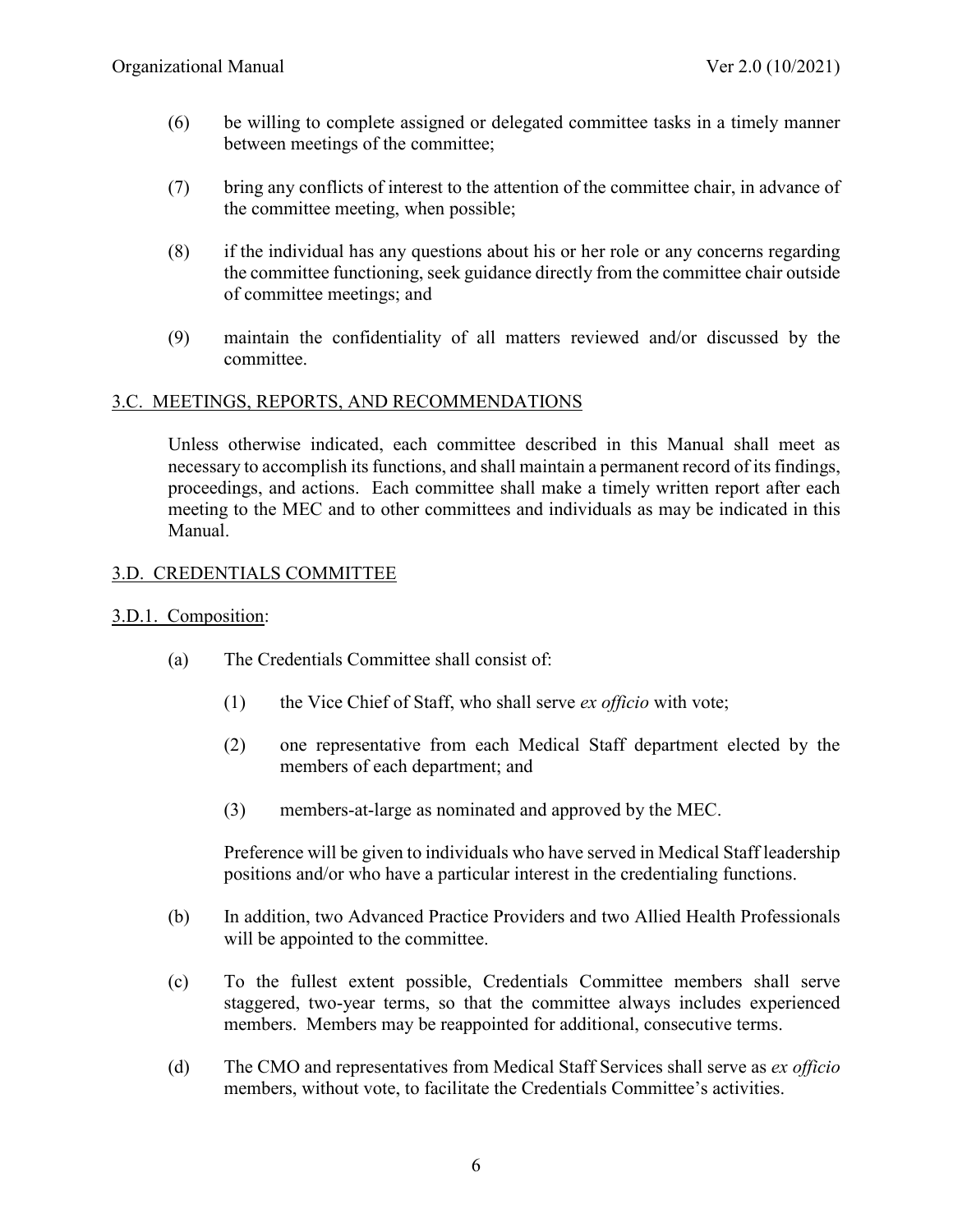(e) The Credentials Committee Chair will be appointed by the MEC to serve a twoyear renewable term.

#### 3.D.2. Duties:

The Credentials Committee shall:

- (a) review the credentials of all applicants for Appointment, Reappointment, and Clinical Privileges, conduct a thorough review of the applications, interview such applicants as may be necessary, and make written reports of its findings and recommendations;
- (b) review, as may be requested, all information available regarding the current clinical competence of individuals currently appointed to the Medical Staff or Adjunct Professional Staff and, as a result of such review, make a written report of its findings and recommendations; and
- (c) carry out all other functions of the committee as described in the Practitioner Procedural Policy.

#### 3.E. JOINT CONFERENCE COMMITTEE

#### 3.E.1. Composition:

The Joint Conference Committee will consist of the Medical Staff Officers and an equal number of representatives of the Board, as chosen by the Board Chair. The CEO will serve as a non-voting member.

#### 3.E.2. Duties:

The Joint Conference Committee shall perform the following functions:

- (a) conduct itself as a forum for the discussion of matters concerning Summit Healthcare policy and practice, especially those pertaining to effective and efficient patient care; and
- (b) provide a liaison role between the Medical Staff and the Board offering conflict resolution concerning any matter in which the Board determines a resolution is contrary to the MEC's recommendations.

#### 3.F. LEADERSHIP COUNCIL

#### 3.F.1. Composition:

(a) The Leadership Council shall be comprised of the following voting members: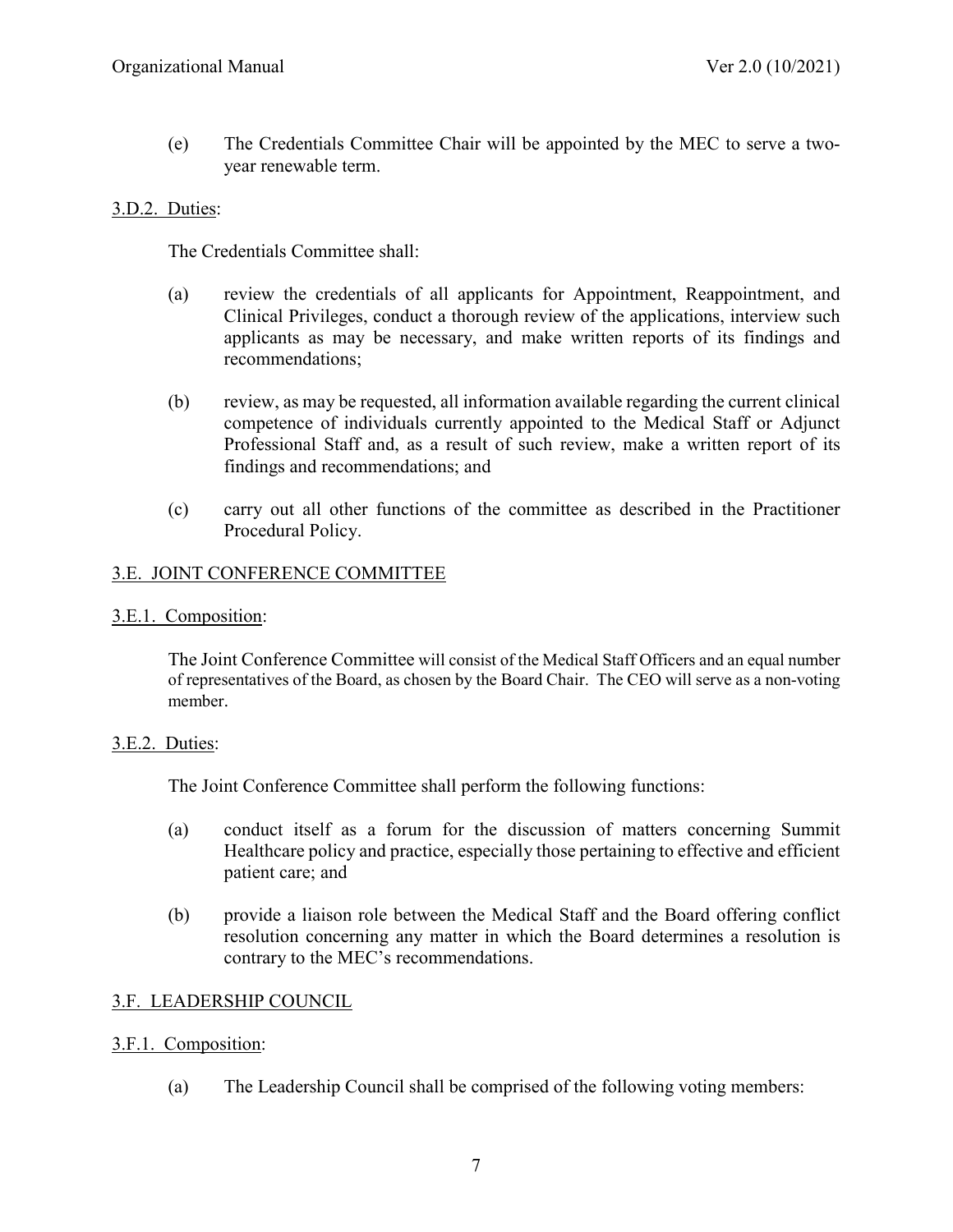- (1) Chief of Staff;
- (2) Vice Chief of Staff;
- (3) Medical Staff Treasurer; and
- (4) Chair, GEC.
- (b) The CEO, the CMO, and a representative(s) from Medical Staff Services shall serve as non-voting members to facilitate the Leadership Council's activities.

#### 3.F.2. Duties:

The Leadership Council shall perform the following functions:

- (a) review and address concerns about a Practitioner's professional conduct;
- (b) review and address possible health issues that may affect a Practitioner's ability to practice safely;
- (c) meet, as necessary, to consider and address any situation involving a Practitioner that may require immediate action;
- (d) serve as a forum to discuss and help coordinate any quality or patient safety initiative that impacts any or all services at Summit Healthcare; and
- (e) cultivate a physician leadership identification, development, education, and succession process to promote effective and successful Medical Staff Leaders at present and in the future.

#### 3.G. MEDICAL EXECUTIVE COMMITTEE

The composition and duties of the MEC are set forth in Section 5.C of the Medical Staff Bylaws.

#### 3.H. PEER REVIEW COMMITTEE ("PRC")

The Peer Review Committee membership and duties are outlined in the Peer Review Article of the Practitioner Procedural Policy.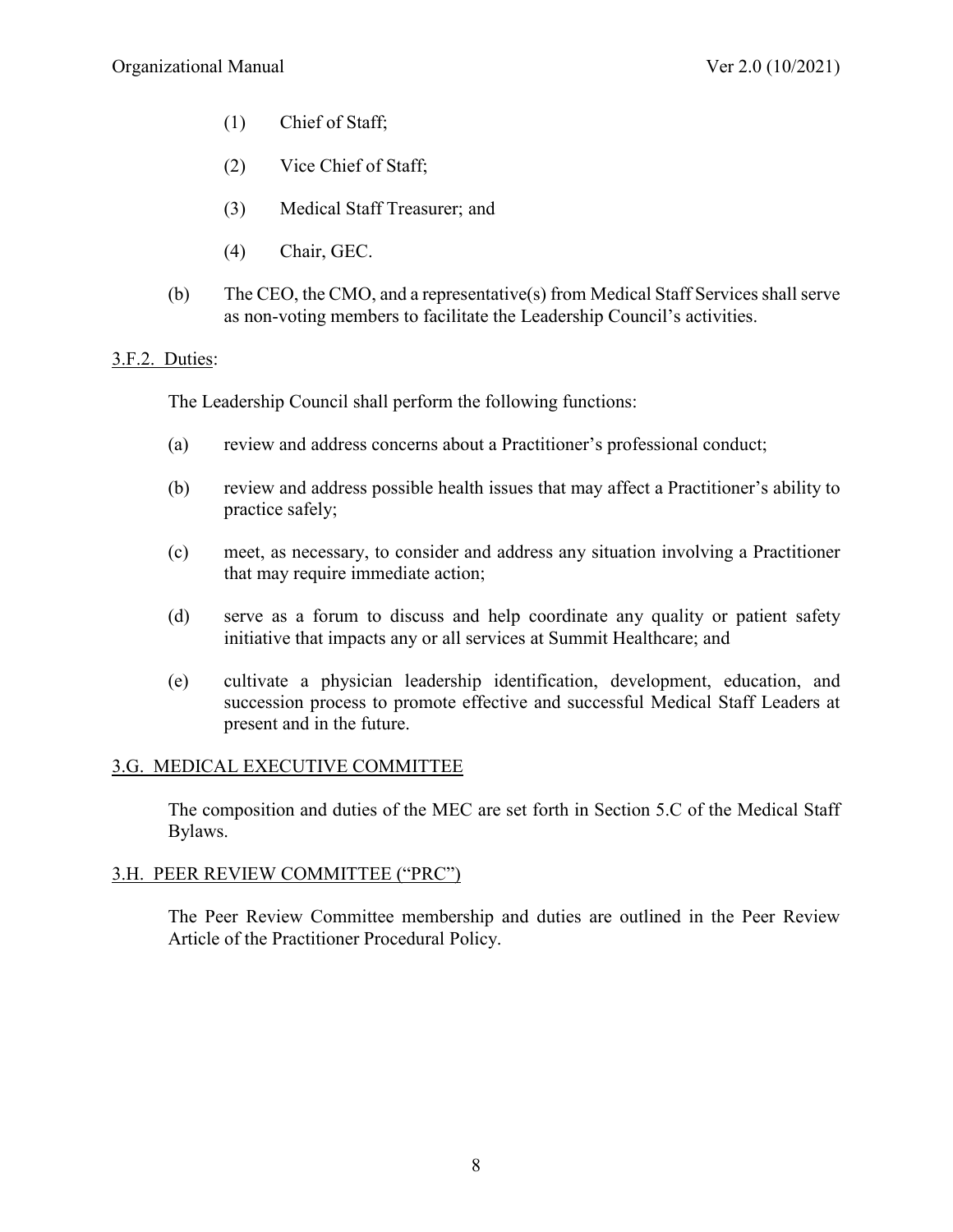# **AMENDMENTS**

This Manual may be amended pursuant to Article 8 of the Medical Staff Bylaws.